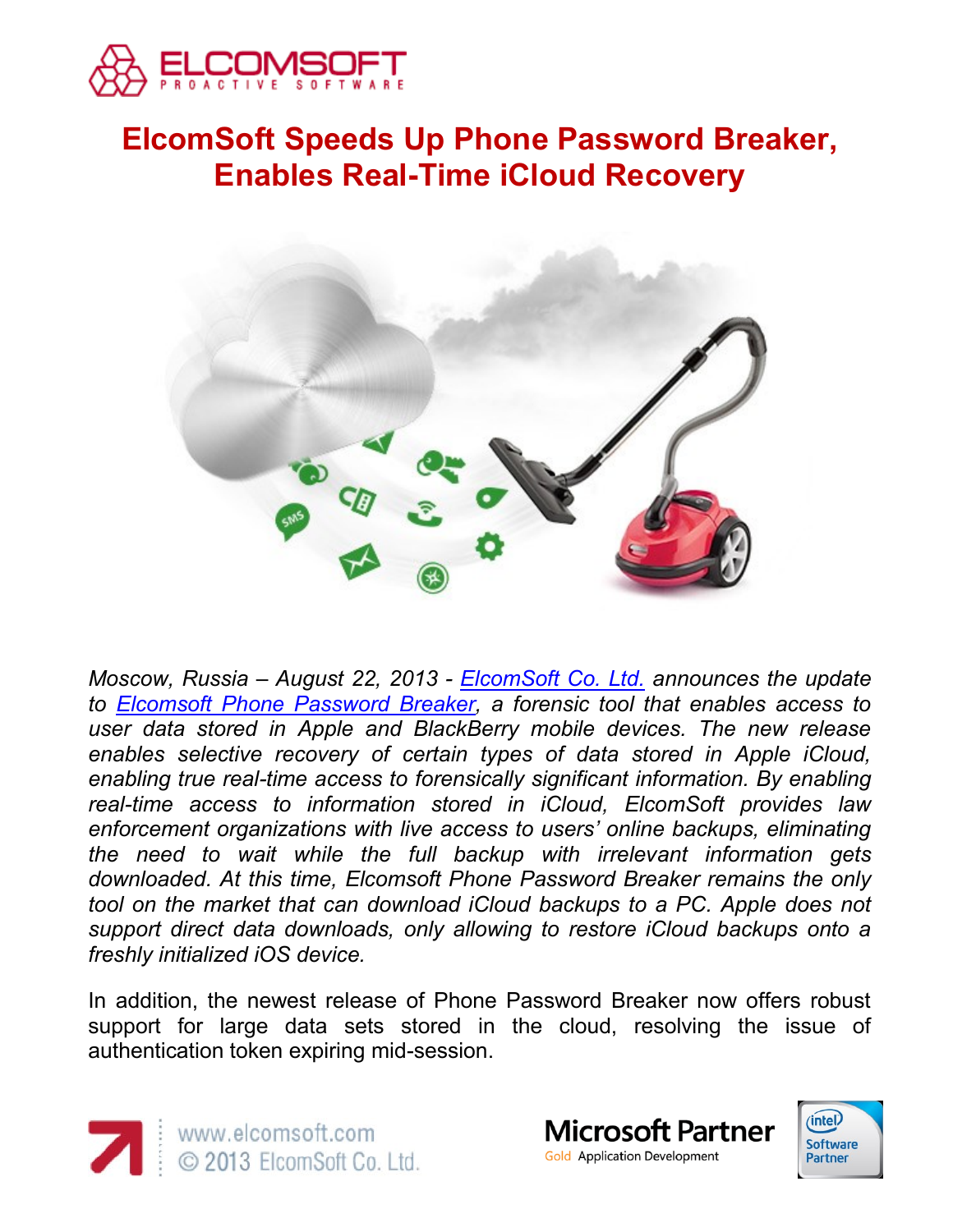

# **Selective Access to Apple iCloud**

A major improvement available in the new release of **Elcomsoft Phone Password Breaker** enables investigators to choose what types of data should be downloaded – instead of waiting hours while the complete data set is retrieved. While the complete data set can be retrieved as well, initial download may take several hours because of the bandwidth limitations of Apple's iCloud service. Opting for immediate access to only those types of data that are essential for an investigation allows significantly faster initial access to highly sensitive information.

In this release, investigators can selectively access the following types of data:

- General device information including UDID, serial number, model name, IMEI, iOS version and more

- Camera roll (photos and videos)
- Messages (SMS and iMessage)
- Message attachments (can be retrieved even if the conversation was deleted)
- Phone settings
- Call log
- Address book
- Notes
- Calendar

The program also extracts other important information that could be used as evidence, such as Wi-Fi connections (including access point settings, last connection time and amount of data transmitted), Bluetooth pairings, last viewed latitude and longitude on the map, email account settings (except passwords), and more.

These data sources are relatively compact, which allows Phone Password Breaker to retrieve them in minutes instead of hours. Future releases of Elcomsoft Phone Password Breaker will add the ability to selectively download geo location or other types of essential information.

## **About iCloud Recovery**

Apple iCloud is a popular service providing Apple users with storage space to back up the content of their devices. According to Apple, some 250 million customers are using this online backup service.

[Elcomsoft Phone Password Breaker](http://www.elcomsoft.com/eppb.html) was the first and remains the only third-party forensic tool that can retrieve and decrypt backups stored in iCloud. The ability to access backups without having access to the physical device is a valuable feature among the company's forensic, law enforcement and intelligence customers. Notably, Apple does not provide means for downloading iCloud information to a PC, so Elcomsoft Phone Password Breaker remains the only tool available for that purpose.